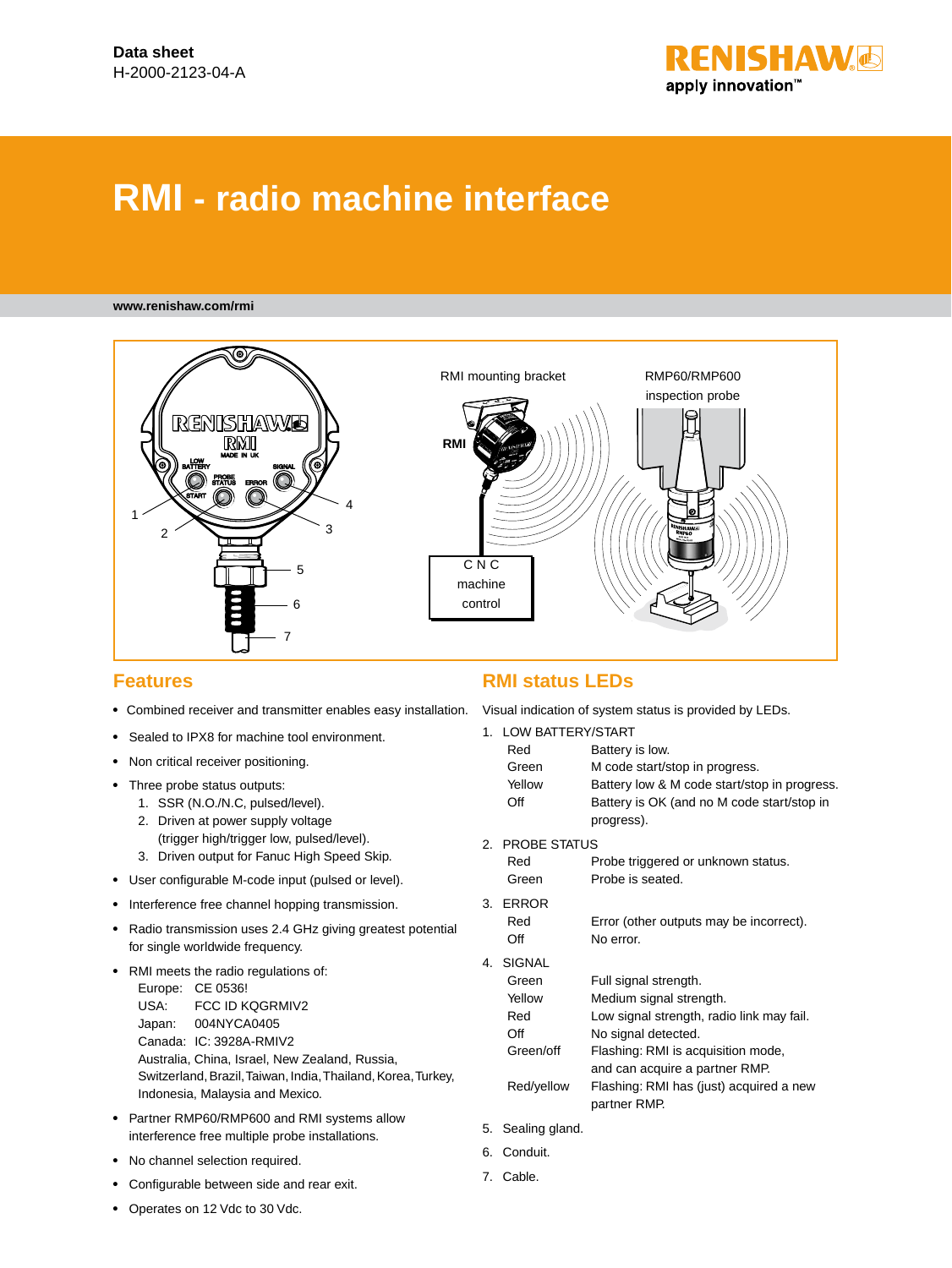# **LED operating features**

- 1. The probe status LED will always be illuminated when power is present. There is no 'power present' LED.
- 2. All the indicators report the status of the partner RMP. If there is no partner in range, or the partner is off, then the probe status and error LEDs will be red and the other LEDs will be off.
- 3. When the RMI is powered, it will enter the acquire partner mode which will be indicated by the flashing green signal LED.

After ~12 seconds, it will switch to its normal mode listening for its partner.

4. The conditions shown by the low battery, probe status and error LEDs are the same as those present on the electrical signal outputs.

# **Cable installation**

- **•** Install RMI with cable exiting from lower side for good coolant run off.
- **•** Cable entry to the RMI is sealed with a gland.
- **•** Cable protection against physical damage should be provided by flexible conduit.
- **•** Route the cable away from potential sources of electro magnetic interference.
- **•** Cable specification: Polyurethane cable Ø7.5 mm (Ø0.29 in), 13 core screened cable, each core 18 x 0.1 mm. 15 m (49 ft) is standard length.
- **•** Alternative cable lengths available up to 50 m (164 ft).

### **Wiring diagram** (with the output groupings

#### shown)

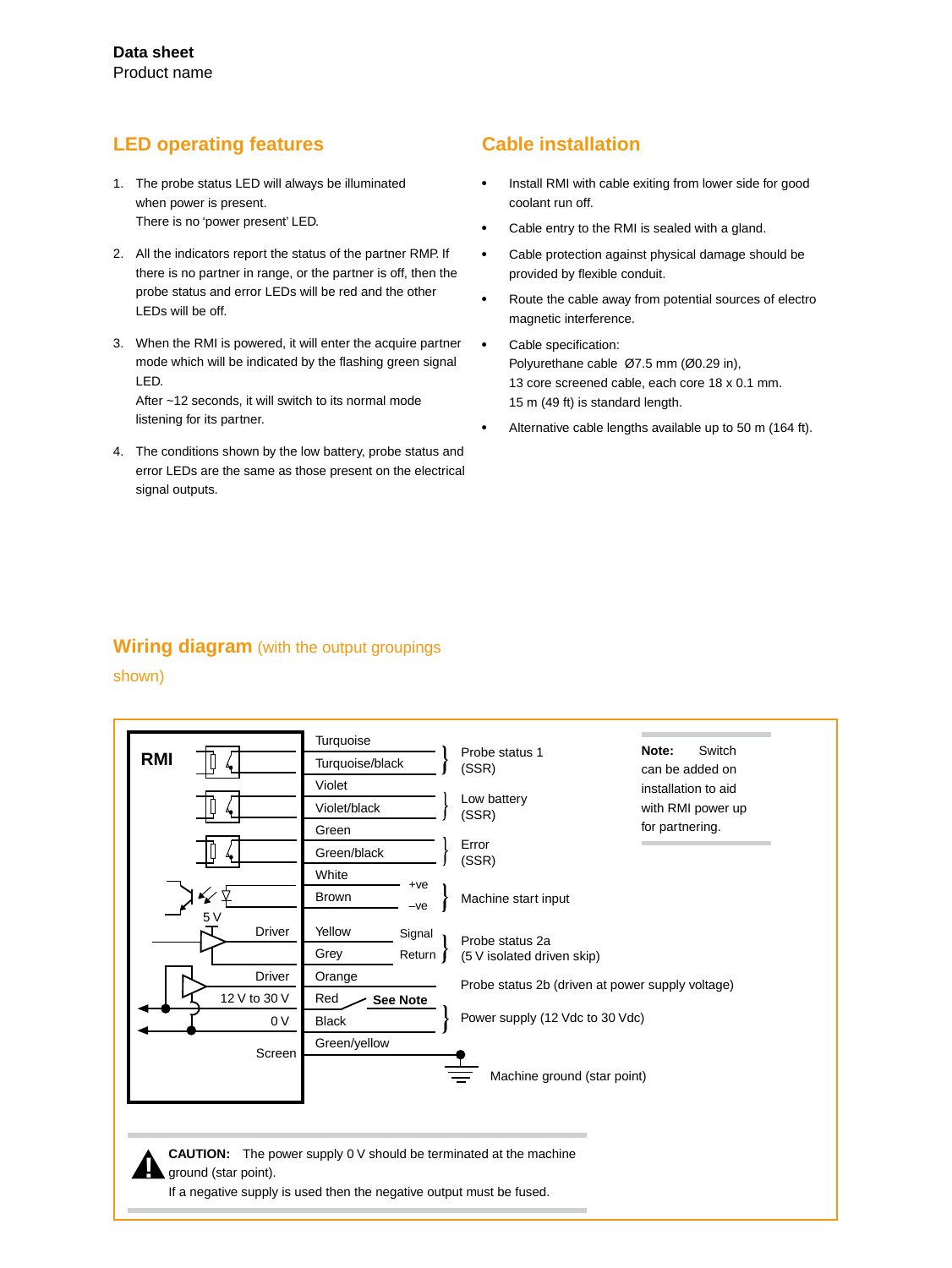

# **RMI dimensions**



#### **Weight**

In box = 1,980 g (69.84 oz)

RMI including 15 m (49.2 ft) of cable is 1,540 g (54.3 oz).

# **Mounting bracket (optional)**

allows RMI directional setting

#### **RMI optimum position setting**

To assist finding the optimum position for the RMI during system installation, signal strength received is indicated by signal LED. Always face the RMI towards the operating area (and tool store when using radio turn-on).



Install RMI with cable exiting from lower side for good coolant run off.

The mounting bracket cannot be used with an RMI in rear exit configuration.

19 (0.75) (0.98) (0.98) 38 (1.50) 3 grip protrusions 3 holes Ø6.4 (0.25) 100.5 (3.95) 2.0  $\sqrt{4}$  (0.08) (1.18) 30 25 (0.98) 6 holes 45 (1.77) Ø5.3 (0.20) **Trilli** | III N  $-2.0$  $45 (1.77) 45$ ° (0.08) 90 (3.54)

> Paired holes permit RMI mounting in alternative orientation.

Do not apply any metallic label to the front cover, as this will shield the antenna.

dimensions mm (in)

25

25